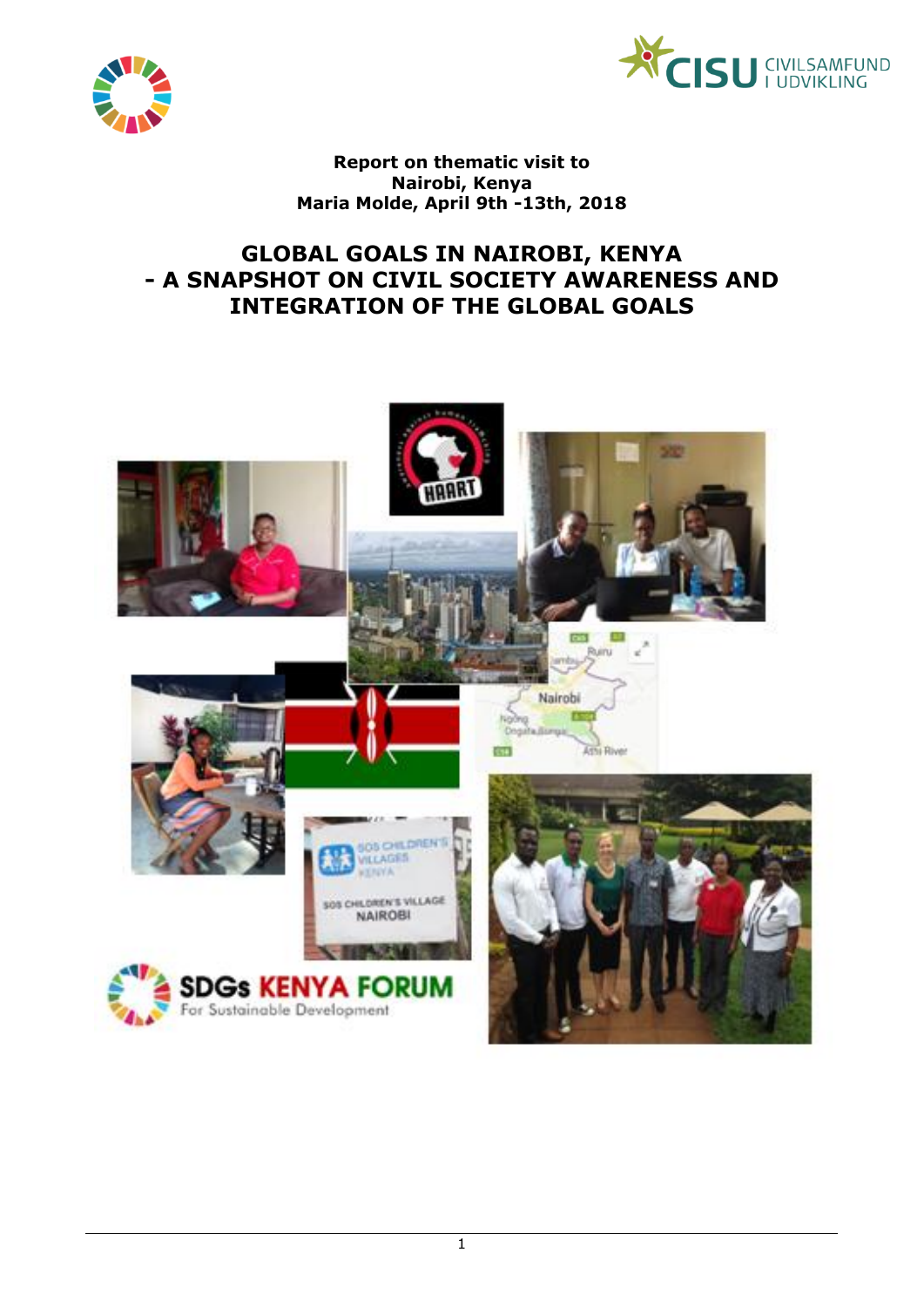



# CONTENT

| 1.             |  |  |  |  |
|----------------|--|--|--|--|
| 2.             |  |  |  |  |
| $\mathbf{3}$ . |  |  |  |  |
|                |  |  |  |  |
|                |  |  |  |  |
|                |  |  |  |  |
|                |  |  |  |  |
|                |  |  |  |  |
|                |  |  |  |  |
|                |  |  |  |  |
| 4.             |  |  |  |  |
| 5.             |  |  |  |  |
|                |  |  |  |  |
|                |  |  |  |  |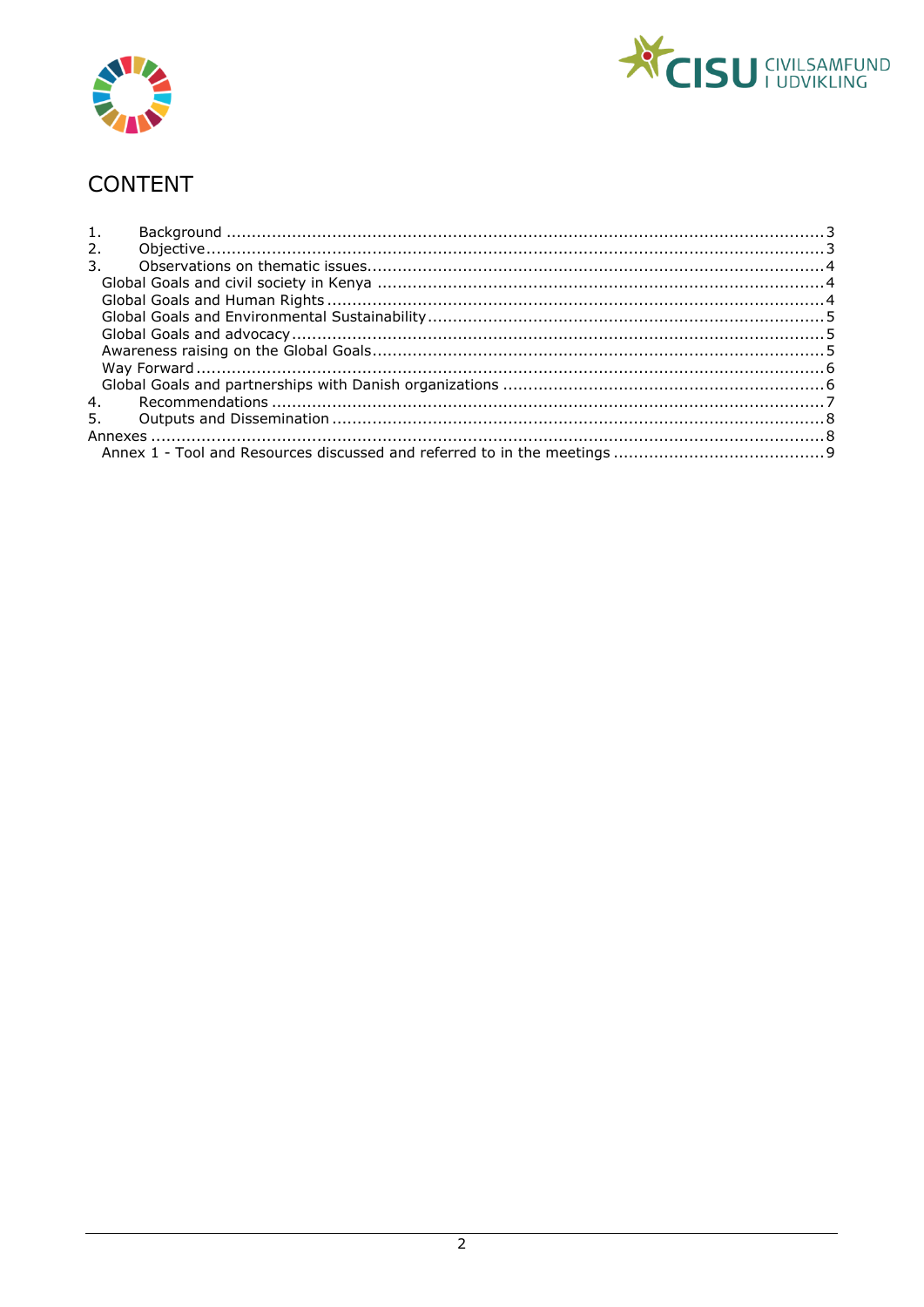



# <span id="page-2-0"></span>1. Background

The UN Global Goals is the main global framework for addressing poverty and sustainable development for the coming 12 years. Different actors and sectors all over the world are increasingly becoming aware of the agenda and are taking increasingly ownership over it. In CISU we work to support members in integrating the Global Goals in their work, advocacy and communication and awareness raising activities. We furthermore want to support members in working with their partners on the same issues. As the Global Goals is a common framework shared by all countries in the world, it also opens up for partners inspiring each other and together explore how to address the goals in their respective countries as well as in joint development interventions – in a way that might differ from traditional development projects.

Terminology: The official name of the goals is "The Sustainable Development Goals" - or the shorter "the SDG's". However UN is trying to promote the more popular term "Global Goals", which I'm using in this report. Furthermore it is important to notice that the Global Goals are only one part of the complete 2030 agenda, which also consists of The Means of Implementation (MoI), which specify the resources and partnerships that are necessary to reach the agreed goals and targets, and The Follow-Up and Review (FUR) processes and mechanisms that will monitor and guide the implementation, including the global indicators framework.

# <span id="page-2-1"></span>2. Objective

The objective for this thematic visit was to explore (slightly rephrased from original ToR):

*To what extent do Kenyan civil society organizations and networks currently integrate the Global Goals in their work, including awareness raising activities and advocacy?* 

#### Sub questions to this being:

1) To what extent Kenyan civil society organizations and networks integrate awareness raising about the Global Goals in their communication and campaigning activities?

2) What are the potentials and challenges in promoting the Global Goals further in a Kenyan context?

3) How can Kenyan civil society organizations and network use their partnership with Danish organizations in these efforts (if they can)?

Through these questions the objective was to generate:

- Inspiration for Danish civil society organisations in relation to working with the Global Goals – in Denmark as well as with their partners.
- Inspiration for the FRAME, VOICE, REPORT fund in CISU (funding development education and awareness raising activities in EU in relation to the Global Goals) in relation to how the Global Goals can form part of CISU members' communication and awareness raising activities – in Denmark as well as in the countries of their partners.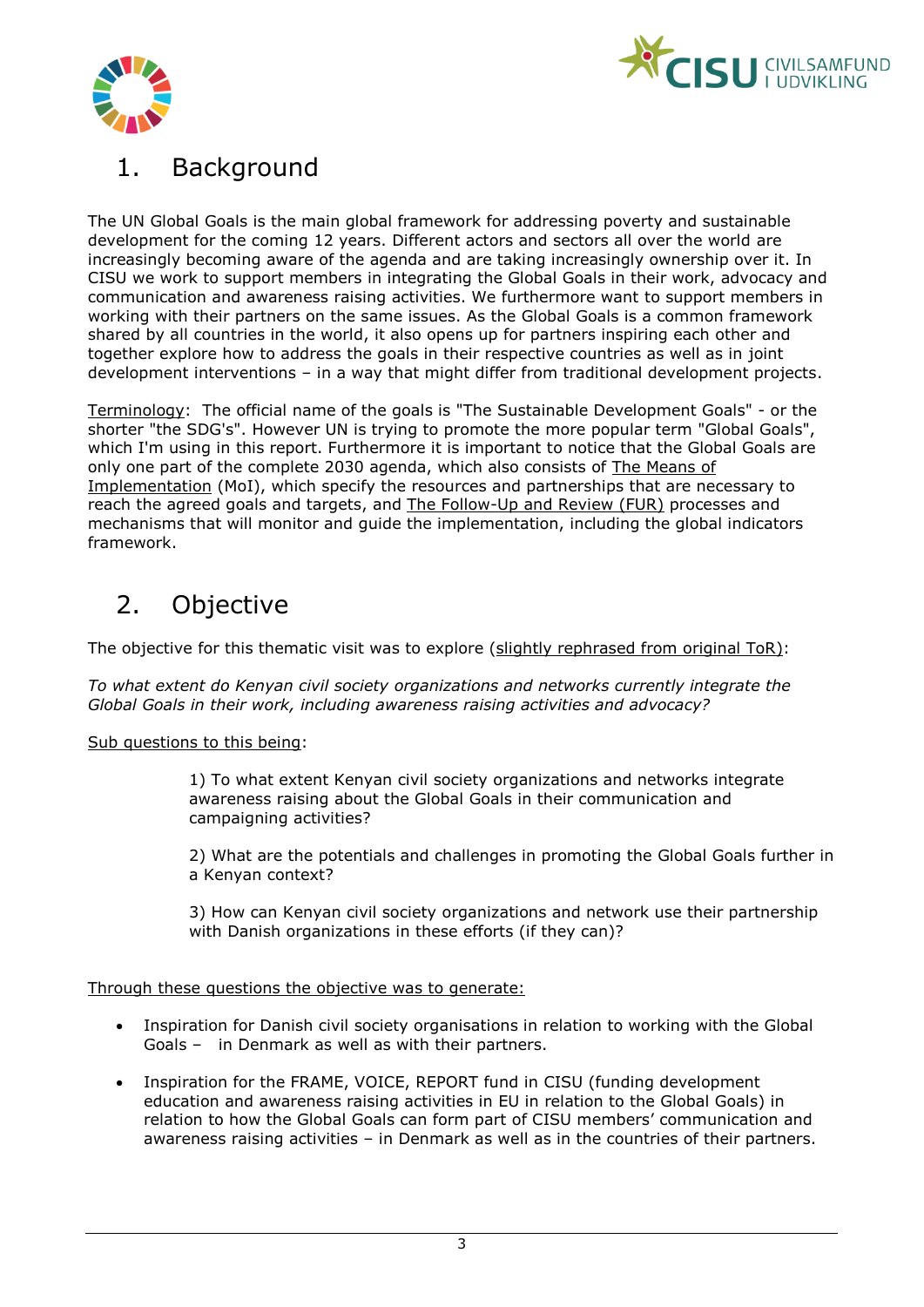



## <span id="page-3-0"></span>3. Observations on thematic issues

*To what extent do Kenyan civil society organisations and networks currently integrate the Global Goals in their work, including awareness raising activities and advocacy?* 

## <span id="page-3-1"></span>Global Goals and civil society in Kenya

My overall impression was, that most of the organizations I talked to are aware of the existence of the goals, but do not work with them actively. As one person put it "we do not *own* them". Almost everybody could describe which goals and/or targets their work was relating to, but more as a new way of framing, what they were already doing than as a new framework actually influencing*,* what they were doing. A common phrasing were also "we are working with the SDG's - but silently", meaning calling it something else, working with the themes in there but without being explicit about the agenda itself.

An important factor in this is the existence of Kenya's own Vision2030 spelling out the path forward for Kenya, concentrating on different priorities in different medium term plans - the current plan focuses on "the big four" being food security, affordable housing, manufacturing and affordable healthcare. There has been an alignment process between the Vision2030 and the Global Goals taking place, showing that the Vision2030 does entail a lot of the themes from the Global Goals. Some themes are lacking though, i.e. goal 10 on inequality and goal 12 on responsible production and consumption.

Even though most people I talked to acknowledged and pointed to the big inequality in the country as a main problem, the issue of inequality as a specific theme seemed hard to address. A recurrent theme in many of the interviews was the problems, violence and inequality linked to tribalism. Addressing inequality as a theme directly would mean to open the whole sensitive and explosive "box" of tribal issues, making it very difficult. Some organizations therefore preferred to use the principle in the Global Goals agenda of "Leave no one behind" or the concept of "pro-poor" policies instead.

There were quite some differences between the attitude towards the Global Goals, with some organizations wanting to "build a movement to push for the implementation of the SDG agenda" whereas others did not see any immediate advantages of incorporating them further, feeling that the framing of the agenda as a "new" thing actually devaluated all the work they had been doing successfully for decades in their specific field.

## <span id="page-3-2"></span>Global Goals and Human Rights

It was obvious that the human rights agenda was very strongly owned and actively used by most organizations. Human Rights were driving the agenda and narratives, whether people were working with vulnerable children, trafficking or citizens' mobilization. The Global Goals have been criticized for not being explicit enough on human rights. However, the Danish Institute of Human rights have made a database (www.sdg.humanrights.dk) linking more than 90 % of the Global Goals and targets directly with human rights conventions and articles. In some meetings during my trip, we therefore discussed how the Global Goals - with all the political attention that are getting - could be used to strengthen the human rights agenda, and also how the very inviting visual presentation of the Goals might engage people, that would not normally be engaged in global development issues.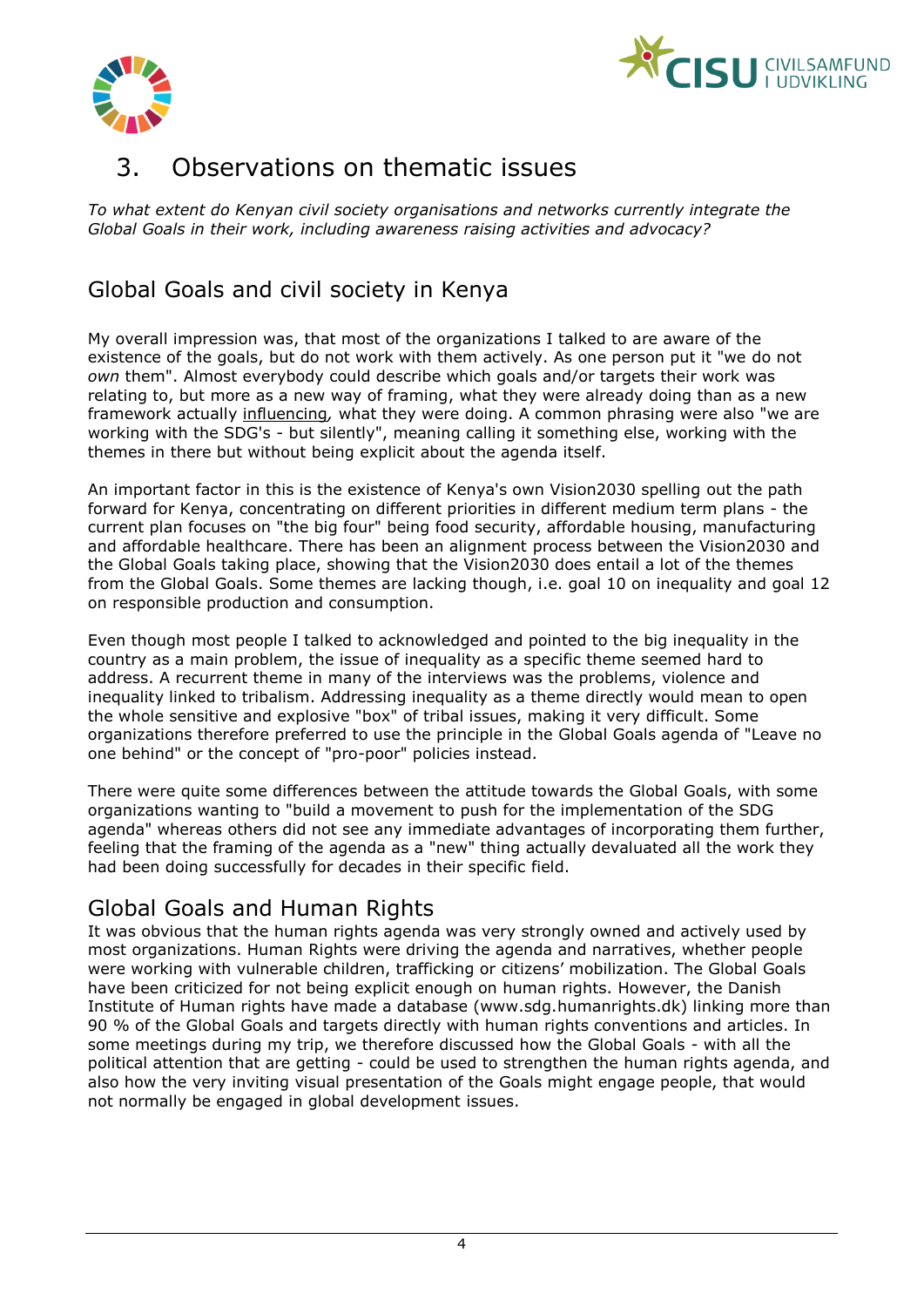



## <span id="page-4-0"></span>Global Goals and Environmental Sustainability

For many development organizations (not only in Kenya but generally), one of the new things about the SDG's is the merging of the development agenda with the climate agenda. A challenge in this being how to thoroughly integrate all three dimensions of sustainability that this entails, meaning not only the economic and social dimensions but also the environmental.

For the environmental organizations the picture is a bit different. Based on an interview with East African partners of the "PIPA"<sup>1</sup> project, it seems that some of them did not see a big difference in what they were doing over time, it was only the terminology, that had changed (first biodiversity then MDG's and now Global Goals). However, others were stressing, that it is exactly the interconnectedness and the linkages between the 17 goals that makes a powerful tool for environmental movements. Making as well politicians as communities aware that i.e., cutting of trees is closely interrelated with health, income, food security etc. One of the PIPA partners were carrying a business card sized Global Goals matrix around in his wallet, showing it to everyone who wanted to listen explaining the goals and their interlinkages.

Another PIPA partner brought up the question of reporting. If organizations - and others - are not asked to report on the environmental aspect of sustainability, not enough will happen on this. This lead to a discussion of how all three dimensions of sustainability in the Global Goals agenda - the economic, the social and the environmental should be prioritized, measured and reported on an equal level in order for development to be truly sustainable.

## <span id="page-4-1"></span>Global Goals and advocacy

Most of the organizations interviewed were doing advocacy on different levels in relation to their specific subject. Some were directly involved as advisors or civil society representatives in policy processes at government level. Others were working through networks. Most organizations expressed a wish for dialogical processes instead of radical and oppositional advocacy in the Kenyan context. I was introduced to the concept of "evil society", that has been a derogatory label for the part of civil society working with civic and political rights - "Advocacy loses its efficiency when civil society is framed as evil". No matter whether people were critical towards government representatives and their intentions or whether they saw civil society as being complementary to government instead of opposing it, there was consensus about the fact that dialogue instead of more direct opposition was the way forward. An expression of this was also, that the Kenyan report for the SDG High Level Political Forum in 2016 were made with input from (some) civil society organizations, instead of being supplemented by a civil society shadow report, which other countries are having.

However, as indicated above, there were different views on the way the government was actually performing in relation to its work for achieving the Global Goals. Several people highlighted the alignment process between the Vision2030 and the Global Goals to be very positive and that most of the Global Goals were actually already in the Vision2030, just framed differently. Others highlighted the fact that the government seems to choose those priorities within the Vision2030 that allows them to control construction and infrastructure tenders and contracts thereby obtaining great opportunities for personal gains.

## <span id="page-4-2"></span>Awareness raising on the Global Goals

-

From the organizations interviewed, it was only Gift Development and Activista, that saw awareness raising about the Goals to a broader public as a main focus for some of their activities. They had both been facilitating workshops (one of them on behalf of the African

<sup>&</sup>lt;sup>1</sup> PIPA (Promoting Implementation of the Paris Agreement in East Africa with a focus on Propoor low-emission development).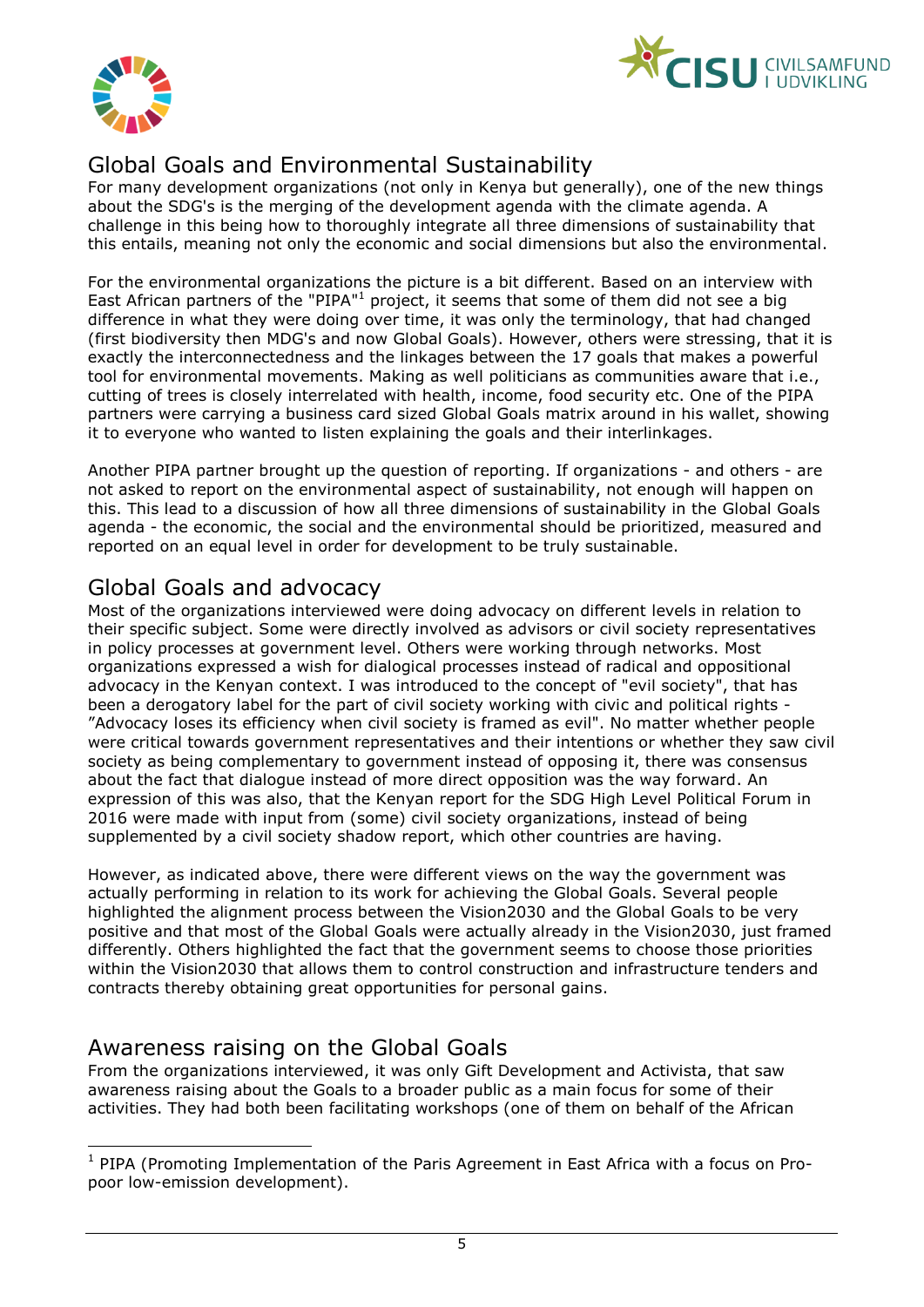



Platform) on the Global Goals for youth movements and activists using the Goal 16 advocacy Tool kit from the TPA Network.

However, during our discussions about the Goals several organizations expressed interest in exploring the potentials of working more directly with the Goals and the agenda in their activities.

### <span id="page-5-0"></span>Way Forward

On a structural level a potential for further promotion of the Goals in a Kenyan context that kept on coming up was the need for further coordination. Kenya has the "SDG forum Kenya" which started as a civil society initiative cooperating with government on the alignment process of the Vision2030 and the Global Goals. Now it has evolved into a multi-stakeholder platform also involving the UN, the private sector, the media and academia. However, it seemed the members were primarily the bigger national and international organizations, and the majority of the civil society actors I spoke to, did not know of the existence of the forum.

Another potential already being explored, was to use the Goals to address the issues of inequality in Kenya. Either directly through goal 10 - or more indirectly through the principle of "Leave no one behind", which in a Kenyan context is easier to address and less political than the concept of inequality which can very quickly open up tribal conflicts.

Further potentials being discussed in the meetings, but without being explored directly yet, was the option of using the Global Goals as a new shared language for private sector partnerships as well as of engaging other sectors or individuals (also among the middleclass) in social, economic and environmental development issues, that normally would not care about this.

Besides the perceived lack of coordination of civil society efforts in relation to the Goals another dilemma was the obvious – and understandable - prioritization of the Kenya's own Vision 2030 over the Global Goals. Both the government, the country administration and the public are very much tuned into the Vision 2030 and its current priorities. The question is whether this focus is at the expense of a focus on the Global Goals or whther these two agendas can go hand-in-hand. Without clear conclusions, the discussions in my meetings evolved around the relevance of trying to shift the narrative into a Global Goals agenda or keeping talking the language of the Vision2030 with a bigger chance of actually being heard.

Another similar dilemma evolved around the Kenyan constitution from 2010, that everybody agrees is really progressive and valuable, but not being implemented. The civil society network URAIA is working for entrenching the constitution as well as promoting free, fair and credible elections with the inclusion of previously marginalized and minority communities. In this way URAIA works directly with some of the core issues in Goal 16, but they frame it with other words. Again URAIA were not quite sure, whether it would make sense for them to articulate their work through the Global Goals instead of the constitution. But of course also discussing that it did not necessarily have to be an either or, but could be both depending on the situation.

### <span id="page-5-1"></span>Global Goals and partnerships with Danish organizations

Only four of the organizations and networks interviewed (Nafsi Africa, SOS Children's Villages Kenya, HAART and PIPA partners) had Danish partners, and this question was not discussed a lot.

However, for Nafsi Africa, the only activity, where they explicitly had worked with the Global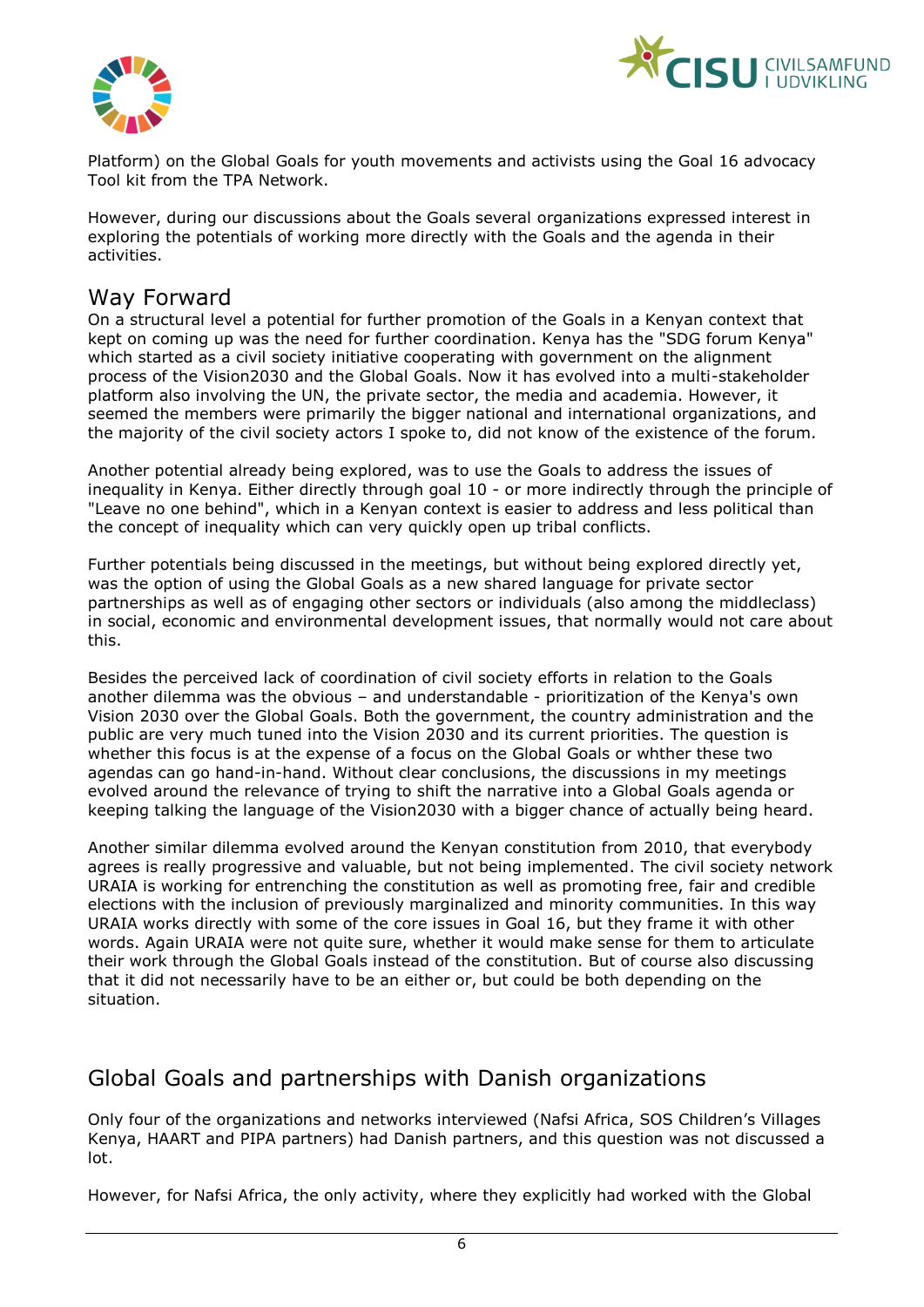



Goals so far was in a campaign they carried out with their Danish partner SPOR Media. The campaign focused on Goal 12, and Nafsi Africa met with Danish school children to discuss garbage production, collection and recycling linking it to responsible consumption of resources and management of waste.

In the same way it seemed that for SOS Children's Villages, it was in their programme component with SOS Denmark, that the Global Goals were strongest articulated in the organization.

For HAART the Global Goals had not been an explicit component of their work and neither had they been part of the cooperation with their Danish partner HopeNow.

For the PIPA project, the Goals are not an explicit part of the project document with the Danish partner Sustainable Energy. The Goals were definitely quite present for most of the PIPA partners, but it was not evident, whether this had been reinforced by the partnership with Sustainable Energy or more was a result of the PIPA partners being part of regional networks and meetings.

### <span id="page-6-0"></span>4. Recommendations

It is always difficult to condense a lot of nuanced and detailed meetings and conversations into a few specific recommendations, but I have tried doing it anyway. And since CISU is an umbrella organization for Danish development organizations, the recommendations focus on CISUs role in relation to its members - and only indirectly on the CISU members' relation to their partners in i.e. Kenya.

My recommendations informed by this trip are the following:

1) CISU should encourage their members to actively discuss the Global Goals with their partners in relation to different national contexts, exploring how they might contain a potential for the work, advocacy and communication of their partners, as well as for the partnership. Several organizations expressed a clear wish for knowing more about the work with the Global Goals of other civil society organizations outside of Kenya. This process should allow for an exploration of both the shared potentials for working with the goals in Denmark and in the countries of partners, as well as explore specific differences in working with the goals due to different contexts. Specifically "Global Goals in the partnerships" could be the theme of an upcoming training in CISU (fyraftensmøde).

2) CISU should draw the attention of grant holders and potential applicants for funds to the fact that CISU funds can be used for shared learning processes on the Global Goals between CISU members and partners. One way of doing this could be to include this as a specific case in the upcoming revision of guidelines for the Civil Society Fund.

3) CISU should equip their members to know about the new dimensions of the Global Goals compared to the MDG's (for example the universality aspect as well as the incorporation of the climate agenda) making sure this comes up in discussions with partners, so the Global Goals are not seen as business as usual - just with a different name

4) CISU should further develop the subpage on www.cisu.dk focusing on the Global Goals, equipping it with updates on the Global Goal process as well as providing tools that can be used in the dialogue with partners.

5) CISU should promote a space for members (and partners?) to discuss and explore how to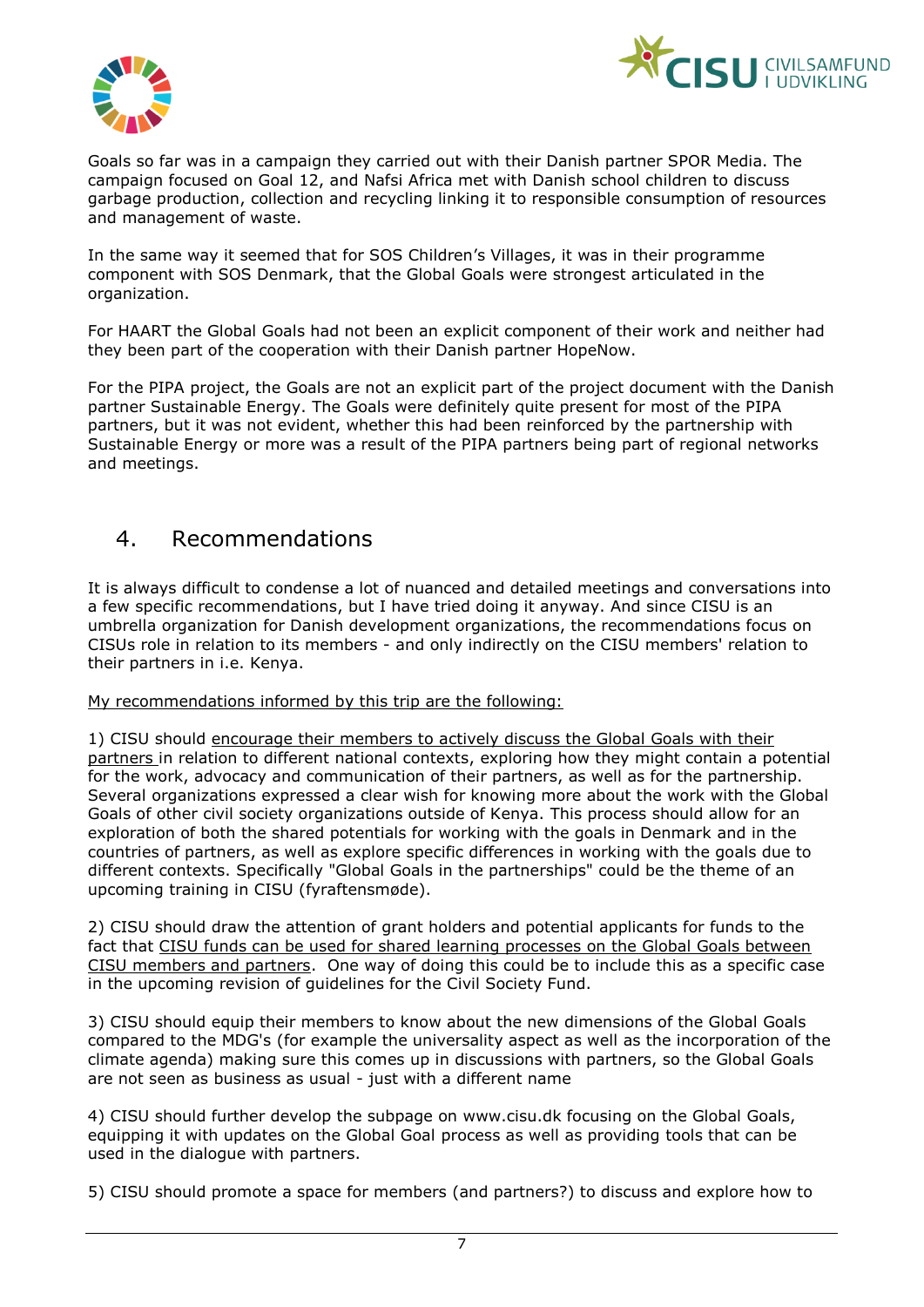



ensure, that all three dimensions of sustainability are part of their strategies, programmes and projects, with the inclusion of environmental sustainability as the one dimension apparently being the newest for many organisations. This could also be the theme of an upcoming CISU training (fyraftensmøde).

6) CISU might consider allowing for applications in English for the next round of FRAME, VOICE, REPORT applications to allow for CISU members and partner to develop project proposals together.

7) Finally, CISU should further explore how the Global Goals and the Human Rights agenda can mutually reinforce each other - not least in relation to civic and political rights. This could be done by a continuation of the cooperation with the Danish Institute for Human Rights discussing specific cases and approaches.

## <span id="page-7-0"></span>5. Outputs and Dissemination

This report with findings and recommendations from the visit will be shared with:

- All people met in Nairobi as well as with the Danish partners.
- CISU staff through a presentation
- CISU members through our newsletter and website

Specific findings will furthermore be shared with CISU members through upcoming trainings.

An output from the visit was also the mutual inspiration obtained in the meetings on how to work with the global goals as civil society. Besides CISU learning from the meetings, several participants expressed concrete new ideas, they had been inspired to pursue after our conversation.

### <span id="page-7-1"></span>Annexes

- Tools and Resources discussed and referred to in the meeting
- People met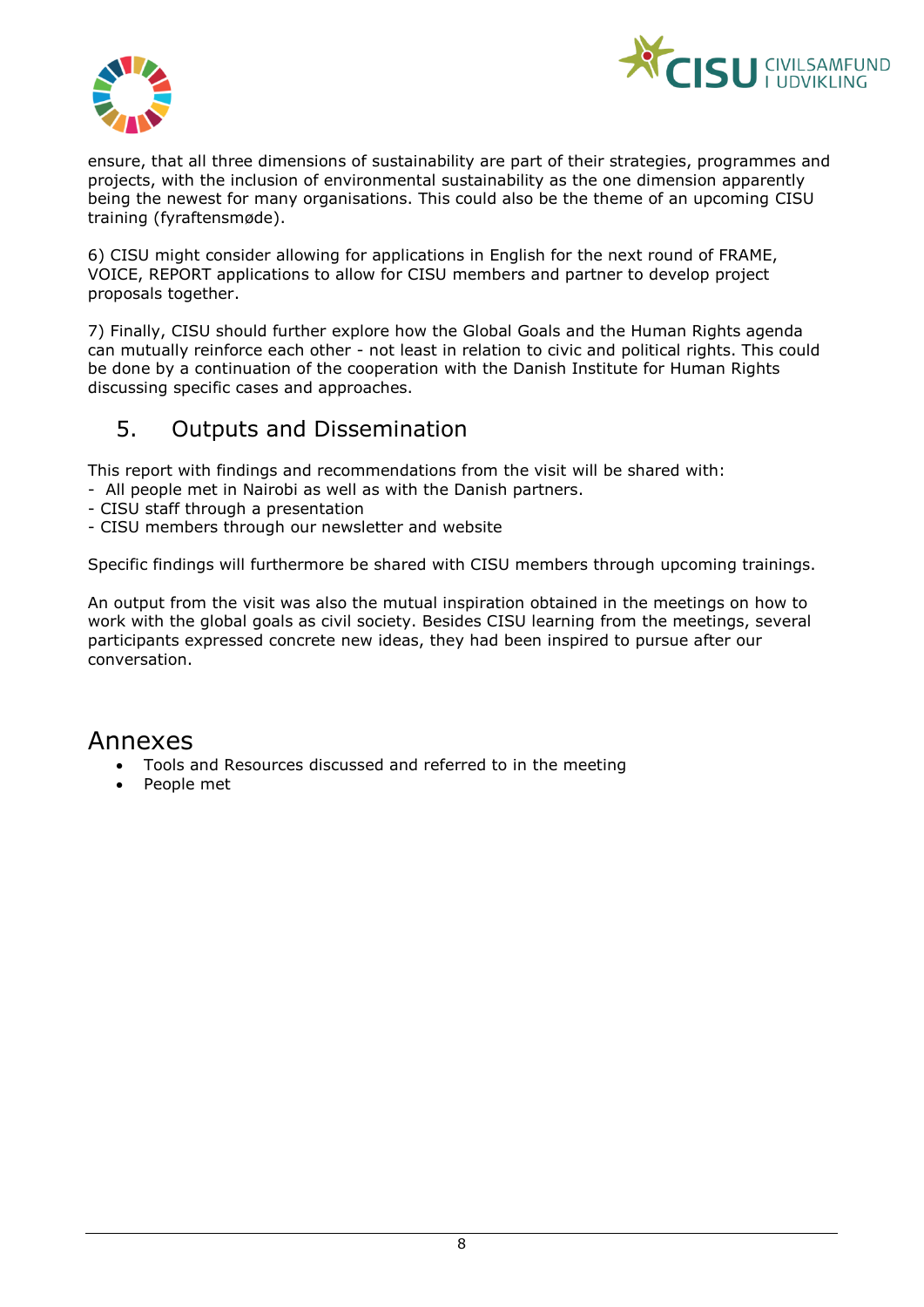



## <span id="page-8-0"></span>Annex 1 - Tool and Resources discussed and referred to in the meetings

- **Websites with more information on the Global Goals** www.un.org/sustainabledevelopment - UN's official site of the Sustainable Development Goals www.globalgoals.org - site made by Project Everyone to popularize the goals
- **About the linkage between Global Goals and Human Rights** https://www.humanrights.dk/our-work/sustainable-development/human-rights-sdgs - a site introducing the interlinkages between sdg's and human rights http://sdg.humanrights.dk/ - a database where you can search for specific connections

#### **The TAP Network**

www.tapnetwork2030.org

A civil Society Network focusing on promoting Transparency, Accountability and Participation in the Global Goals agenda.

#### **Local fundraising**

https://www.changethegameacademy.org/online-courses/local-fundraising/ A free online module for mobilising funds - with Kenya as one of the case stories

#### **Alternative economic systems**

https://www.kateraworth.com/

"Doughnut Economics": A book written about new economic models exploring how we can shift into a circular economy, ensuring people a decent life without transgressing planetary boundaries